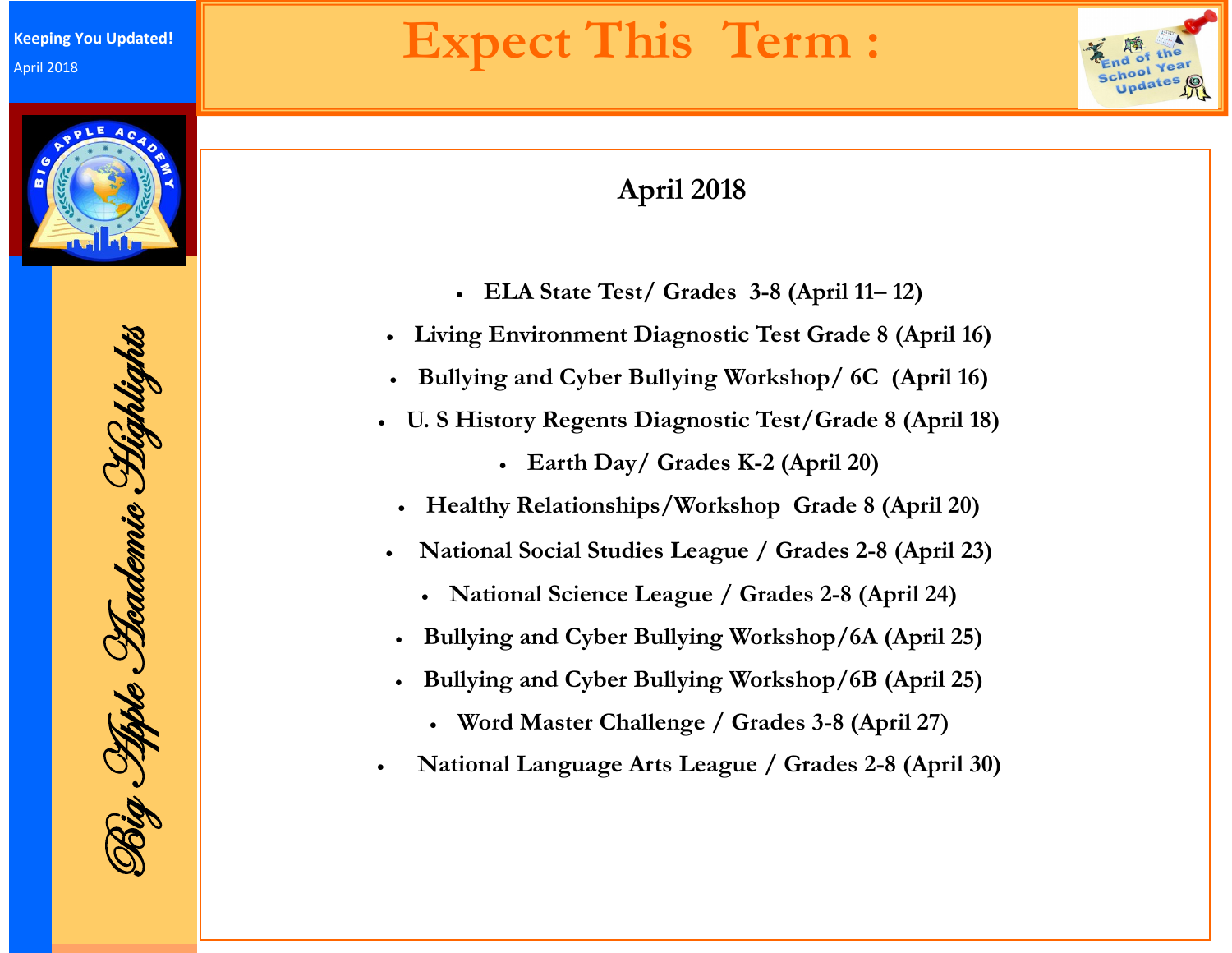



- **Math State Test / Grades 3-8 (May 1 and May 2)**
- **The World of Crypto Currency/ Grade 8 (May 4)**
- **Bullying and Cyber Bullying Workshop/ 7A, 7B (May 7)**
	- **Bullying and Cyber Bullying Workshop/ 7C (May 9)**
	- **SHSAT Program Begins/ Grade 6 and 7 (May 7)**
- **Science State Test Part I / Grade 4 and 8 (May 23– June 1)**
	- **Spelling Bee / Kindergarten (May 24)**
	- **Spelling Bee Contest/ Grades 1-5 ( May 25)**
- **Individual Speed Reading Assessment Kindergarten ( May 29 –June 1)**



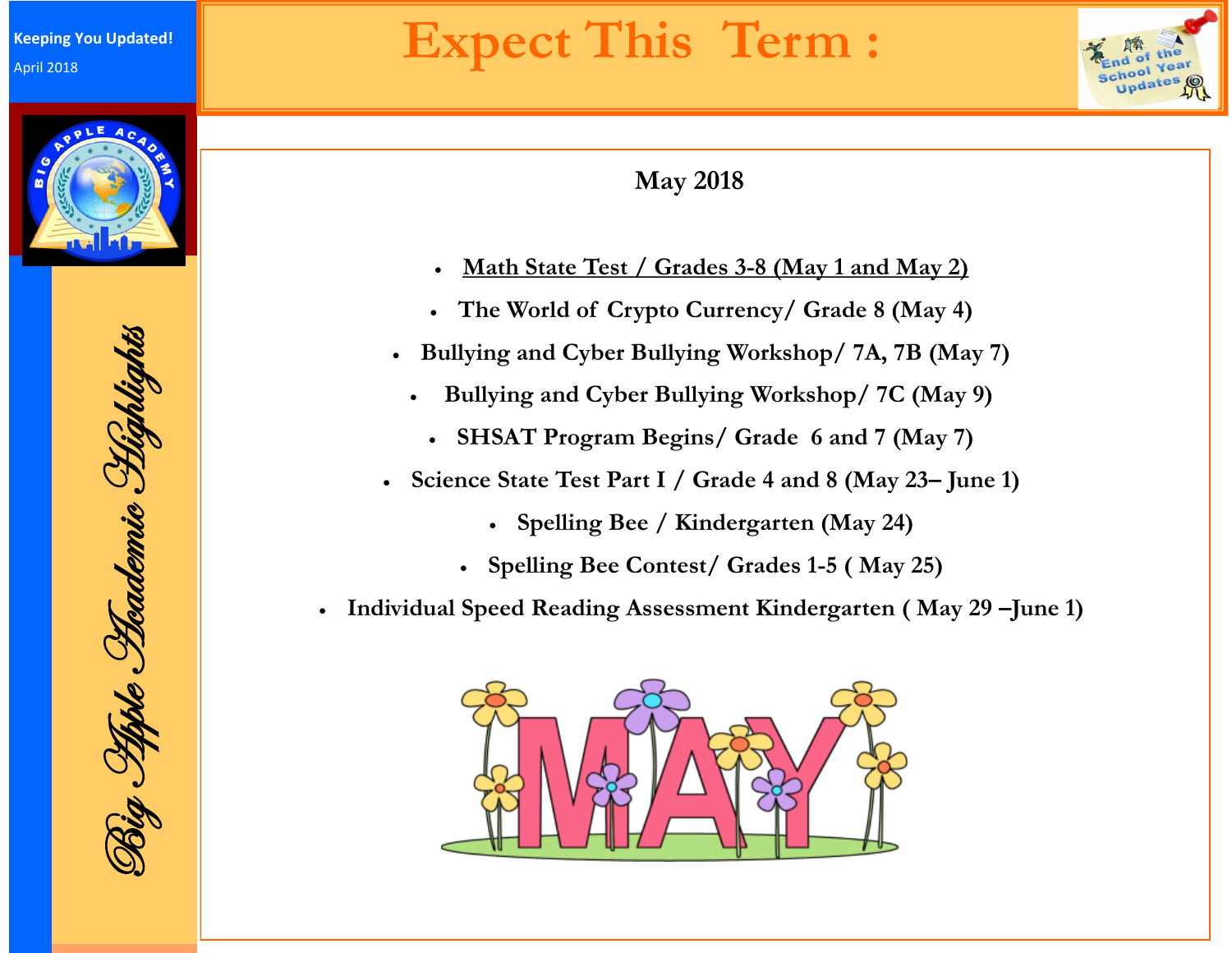#### **Keeping You Updated!** April 2018

### Mother's Day Shows: You are Invited!





Big Apple Academic Highlights Rig Tiple Thademic Highlights